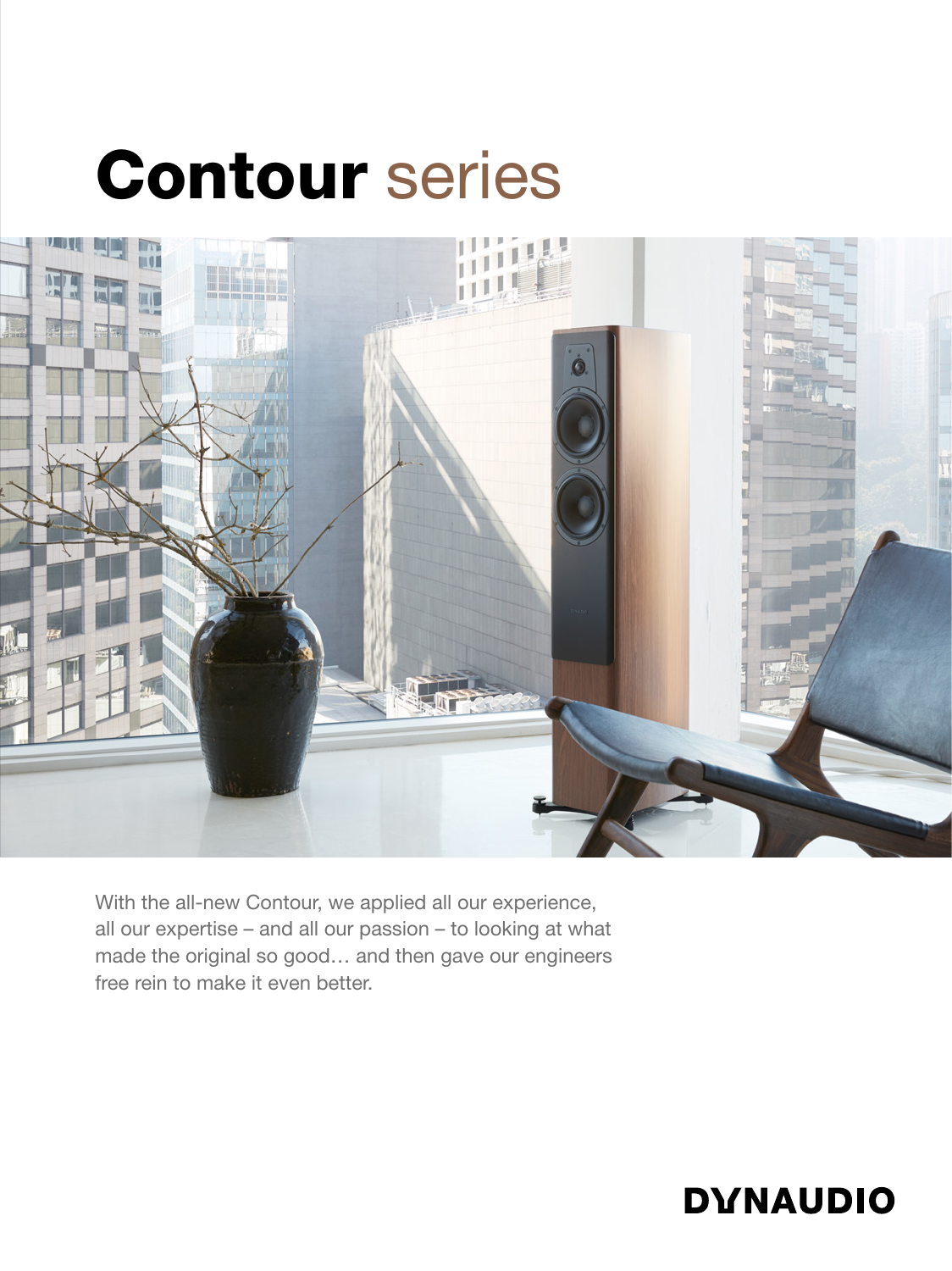## Contour series

| <b>Data</b>                         | <b>Contour 60</b>        | <b>Contour 30</b>        | <b>Contour 20</b>        | <b>Contour 25C</b>       |
|-------------------------------------|--------------------------|--------------------------|--------------------------|--------------------------|
| Sensitivity                         | 88dB (2.83V/1m)          | 87dB (2.83V/1m)          | 86dB (2.83V/1m)          | 87dB (2.83V/1m)          |
| IEC power handling                  | 390W                     | 300W                     | 180W                     | 300W                     |
| Impedance                           | $4\Omega$                | $4\Omega$                | 4Ω                       | $4\Omega$                |
| Frequency response (+/- 3dB)        | 28 Hz-23kHz              | 32Hz-23kHz               | 39Hz-23kHz               | 35Hz-23kHz               |
| Box principle                       | Bass reflex rear ported  | Bass reflex rear ported  | Bass reflex rear ported  | Bass reflex rear ported  |
| Crossover                           | 3-way                    | $2\frac{1}{2}$ -way      | 2-way                    | $2\frac{1}{2}$ -way      |
| Crossover frequency                 | 220Hz/4500Hz             | (300Hz)/2200Hz           | 2200Hz                   | (300Hz)/2200Hz           |
| Crossover topology                  | 2nd order                | 2nd order                | 2nd order                | 2nd order                |
| Woofer                              | 2x24cm MSP cone          | 2x18cm MSP cone          | 18cm MSP cone            | 2x18cm MSP cone          |
| Midrange                            | 15cm MSP cone            |                          |                          |                          |
| Tweeter                             | 28mm Esotar <sup>2</sup> | 28mm Esotar <sup>2</sup> | 28mm Esotar <sup>2</sup> | 28mm Esotar <sup>2</sup> |
| Weight                              | 54.3kg/119.7lb           | 34.4kg/76.0lb            | 15.5kg/34.2lb            | 23.3kg/51.4lb            |
| Dimensions (WxHxD)                  | 255x1330x420mm           | 215x1140x360mm           | 215x440x360mm            | 750x215x396mm            |
|                                     | 10x52.4x16.5in           | 8.5x44.9x14.2in          | 8.5x17.3x14.2in          | 29.5x8.5x15.6in          |
| Dimensions with feet/grille (WxHxD) | 343x1359x454mm           | 300x1169x403mm           | 215x440x396mm            | 750x250x396mm            |
|                                     | 13.5x53.5x17.9in         | 11.8x46x15.9in           | 8.5x17.3x15.6in          | 29.5x9.8x15.6in          |

Finishes/grilles: Black Piano Lacquer/Black, Grey Oak High Gloss/Black, Rosewood Dark High Gloss/Black, Walnut Light Satin/Black, White Piano Lacquer/Grey and Ivory Oak Satin/Grey











Contour 60 Contour 30 Contour 20 Contour 25C